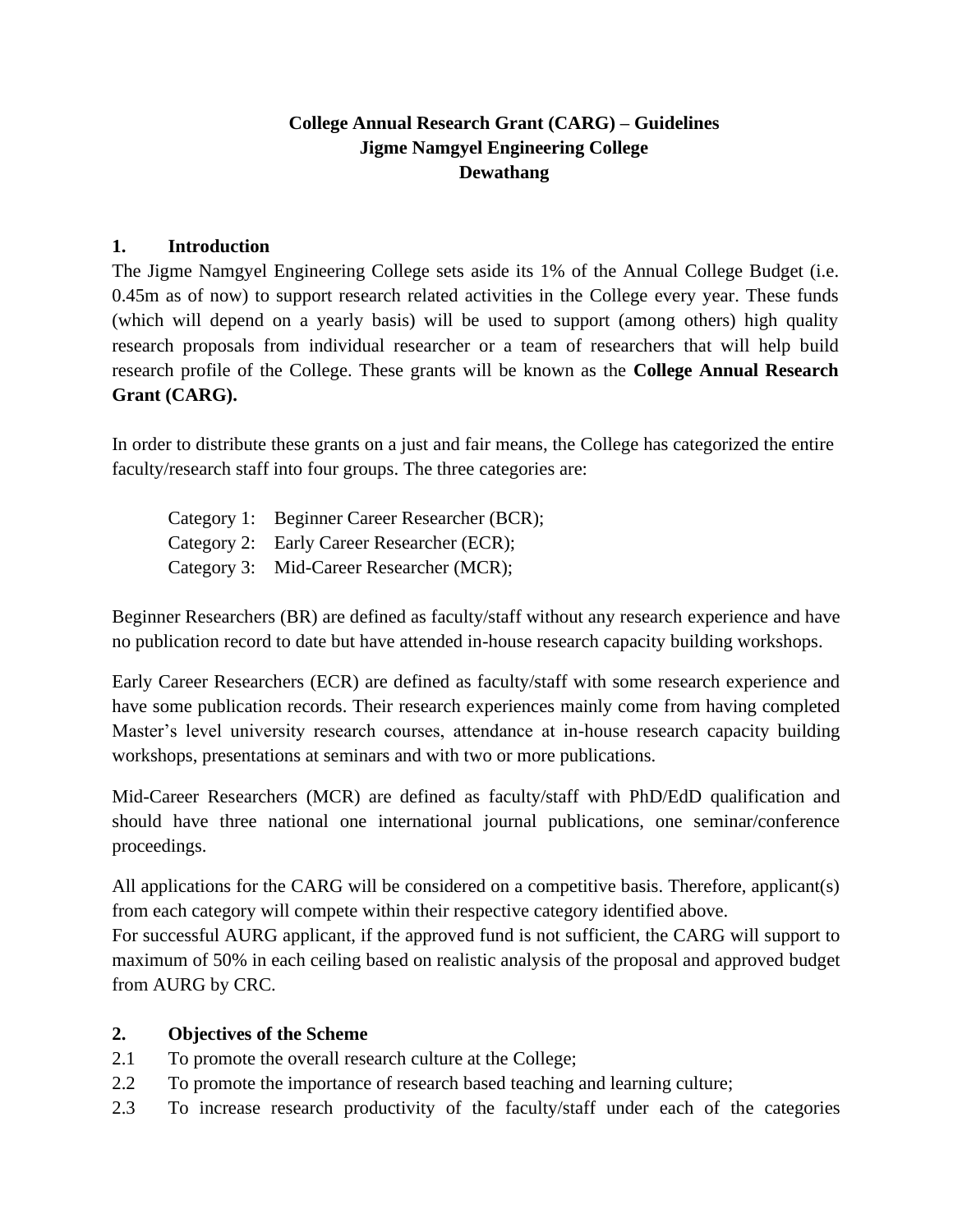identified;

2.4 To support, on a competitive basis, high quality projects, aligned to the College's research priorities;

## **3. Funding Allocations**

- 3.1 Funds (in Million) will be allocated as follows: Up to Nu. 0.05m Maximum for Category 1: Beginner Career Researcher (BCR) Up to Nu. 0.06m Maximum for Category 2: Early Career Researcher (ECR) Up to Nu. 0.08m Maximum for Category 3: Mid-Career Researcher (MCR) Applicants must submit for budgets within the applicable range to be eligible for consideration.
- 3.2 The College, with funding support from its annual budget (2% at the moment) plus funding support from other sources will provide an appropriate allocation to support the CARG – support up to 5 BCR grants, up to 3 ECR grants, up to 1 for MCR grant annually (which is subjected to review based on application and CARG).
- 3.3 Total funding requested may not be awarded in full if the CRC is not satisfied with the proposed budget.
- 3.4 A project will be funded either for one academic (financial) year or for one particular semester (Beginning of July/February–End of June/December).
- 3.5 Extension of project completion time will be granted on a case-by-case basis. However, it will be possible to make especial arrangements if the research is not able to complete due to circumstantial measures. The researcher need to apply with necessary supporting evidences for the consideration (CRC will review the case for final decision).
- 3.6 Funds will be released upon submission of the half yearly/duration progress report in the ratio of 60:40 percent of the approved budget
- 3.7 In order to save some academic/intellectual input time, provision for hiring research assistants, especially to administer survey questionnaire, transcribe interview data and punching survey data will be considered.

# **4. Eligibility Criteria**

- 4.1 Any individual faculty/staff or teams who have submitted their research profile will be eligible. But the priority will be given for group of researcher than that of solo researcher.
- 4.2 A particular faculty/staff will be eligible to be a Principal Researcher for not more than one project in a given year. However, a Principal Researcher can be a member of the research team (i.e. Co-researcher) for not more than two projects.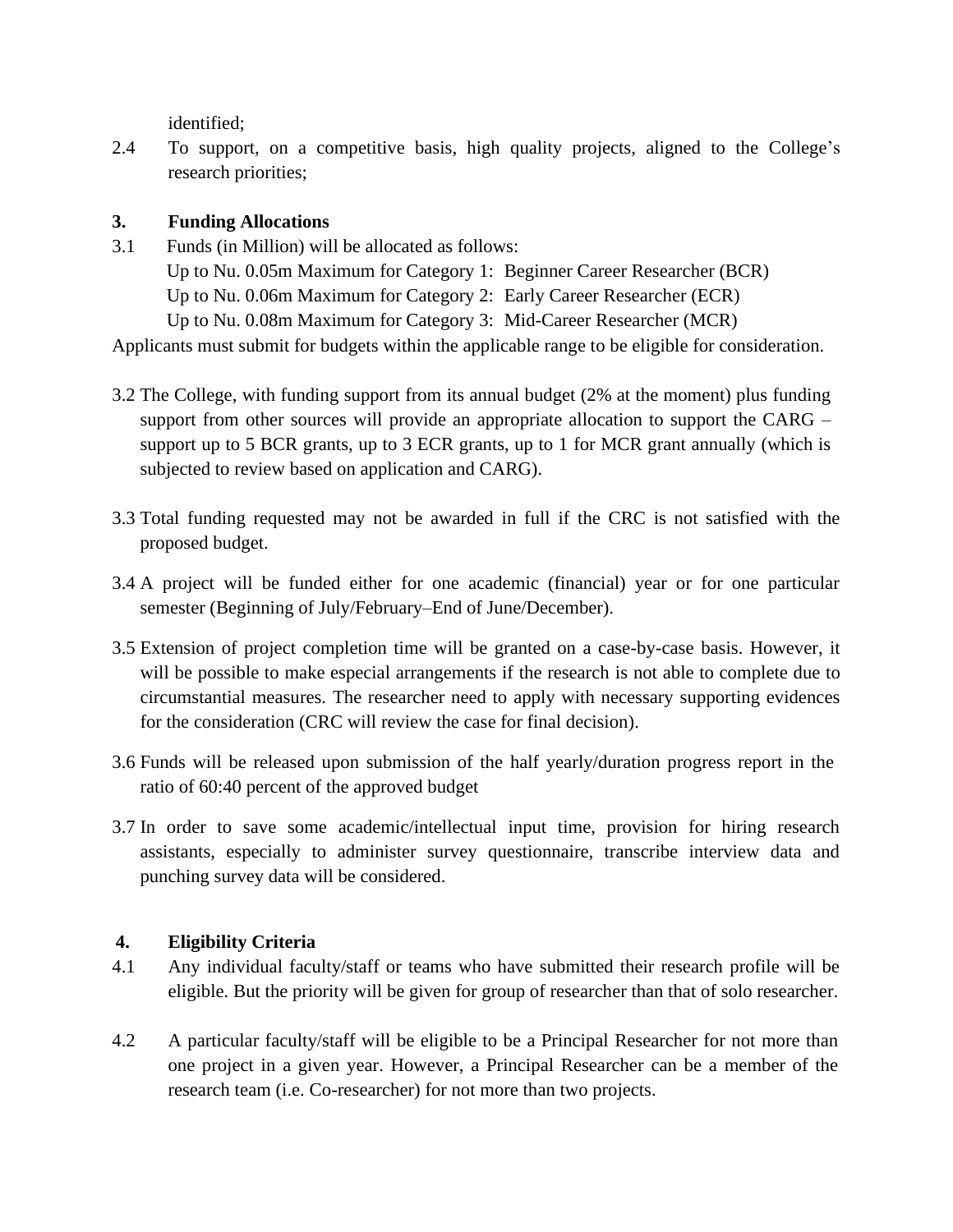- 4.3 A particular faculty/staff will be eligible to be a member of the research team for not more than two projects at the given time.
- 4.4 In case a team research does not progress as expected, then a faculty or research belonging to category 2 and category 3 could be requested to be the Principal Researcher.

# **5. Criteria for Selection**

# **Preference will be given to:**

- 5.1 The quality of the proposed research project (research that aims to– discover new knowledge, provide solution to an important practical or theoretical problem/s, a significant conceptual advance in the field of study, methodologies that are consistent with best international practices, representing significant methodological advance in the field, conforms to ethical practices in research);
- 5.2 Projects directly relevant to improving teaching and learning;
- 5.3 Team projects and or multidisciplinary approach with two to four members;
- 5.4 The quality of research track record of the researcher or the research team members;
- 5.5 Outcomes from any previous research grants (internal or external);
- 5.6 The likelihood of the proposed research project leading to significant publications; and
- 5.7 The proposed research focuses on the College/University research priority areas.

#### **6. Submission of Half Yearly/ Duration Progress Report**

- 6.1 Grantees of CARG will be required to submit progress report of their research/project. Funds will be released as per the review of the progress report by CRC.
- 6.2 The duration of project as well as starting, progress submission and final report submission should be clearly reflected in the application of CARG.

# **7. Additional Information**

- 7.1 The application form will be made available from DRIL office
- 7.2 Applications will be accepted only if submitted electronically on the form/format provided;